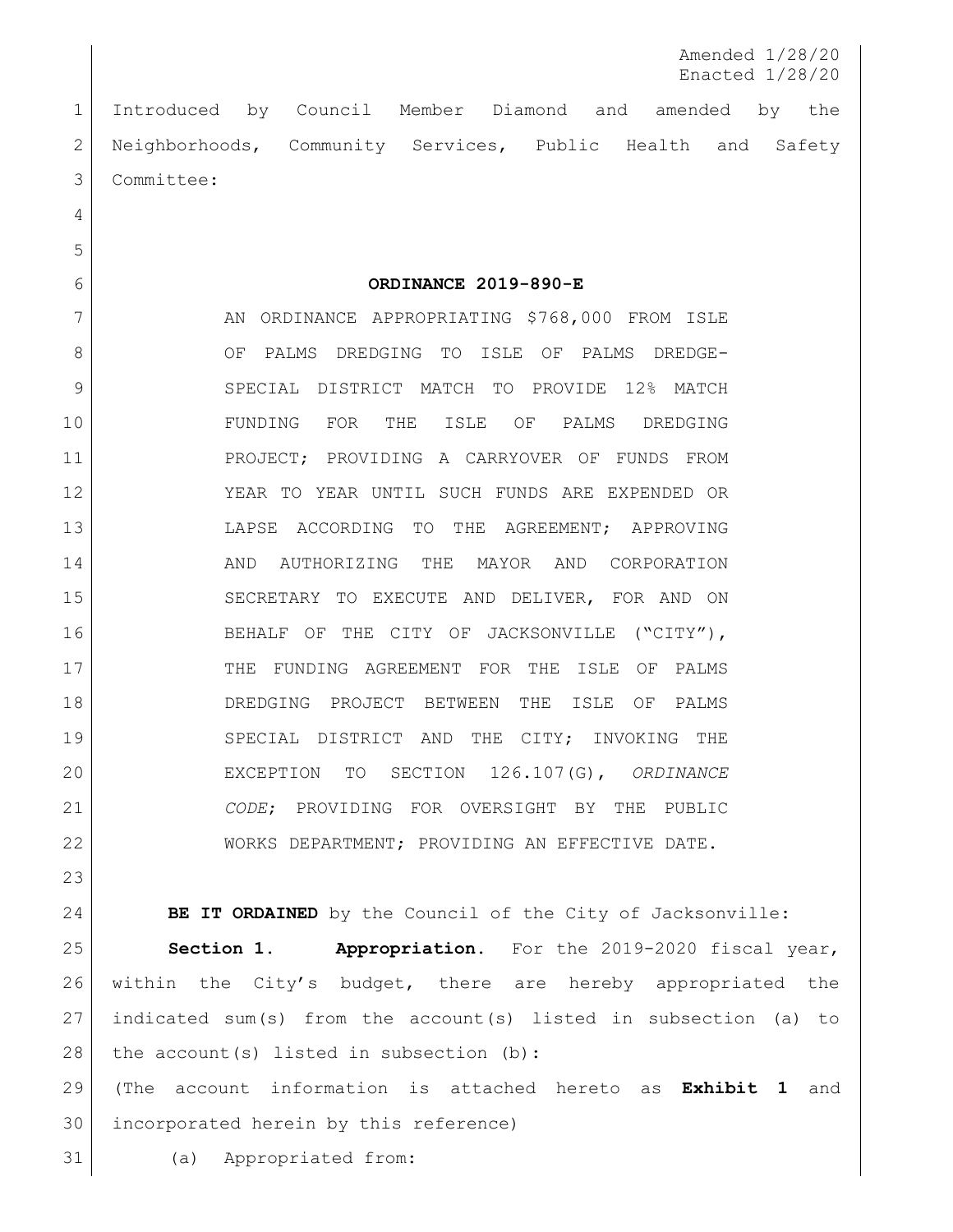| $\circ$<br>$\sqrt{2}$<br>╭<br>$\overline{\phantom{a}}$ |
|--------------------------------------------------------|
|--------------------------------------------------------|

|    |     | See Exhibit 1                                             | \$768,000 |
|----|-----|-----------------------------------------------------------|-----------|
| 2  | (b) | Appropriated to:                                          |           |
| 3  |     | See Exhibit 1                                             | \$768,000 |
| 4  | (C) | Explanation of Appropriation:                             |           |
| .5 |     | The funding above is an appropriation from Isle of Palms  |           |
| 6  |     | Dredging to Isle of Palms- Special District Match to be a |           |

 City match of 12% for the Isle of Palms Special District 8 dredging project.

 **Section 2. Purpose.** The purpose of the appropriation in Section 1 is to provide match funding of 12% for the project entitled "Isle of Palms Dredging" which will be undertaken by the 12 | Isle of Palms Special District.

 **Section 3. Carryover.** The funds appropriated hereby shall not lapse but shall carryover as appropriated from year to year until such funds are expended or lapse according to the terms 16 of the City Funding Agreement.

 **Section 4. Approving and authorizing the Mayor and Corporation Secretary to execute Funding Agreement for Isle of Palms Dredging Project.** There is hereby approved, and the Mayor, or his designee, and Corporation Secretary are hereby authorized to execute and deliver, for and on behalf of the City, the Funding Agreement for the Isle of Palms Dredging Project between the City 23 and the Isle of Palms Special District, in substantially the same form attached hereto as **Exhibit 2** and incorporated herein by this reference. A copy of the Isle of Palms Special District Resolution No. 19-05 approving the Funding Agreement is attached hereto as **Exhibit 3** and incorporated herein by this reference.

 **Section 5. Invoking the exception to Sec. 126.107(g),**  *Ordinance Code***.** The City is hereby authorized to enter into a funding agreement with the Isle of Palms Special District to provide funding to the Isle of Palms Special District for the Isle

 $-2 -$